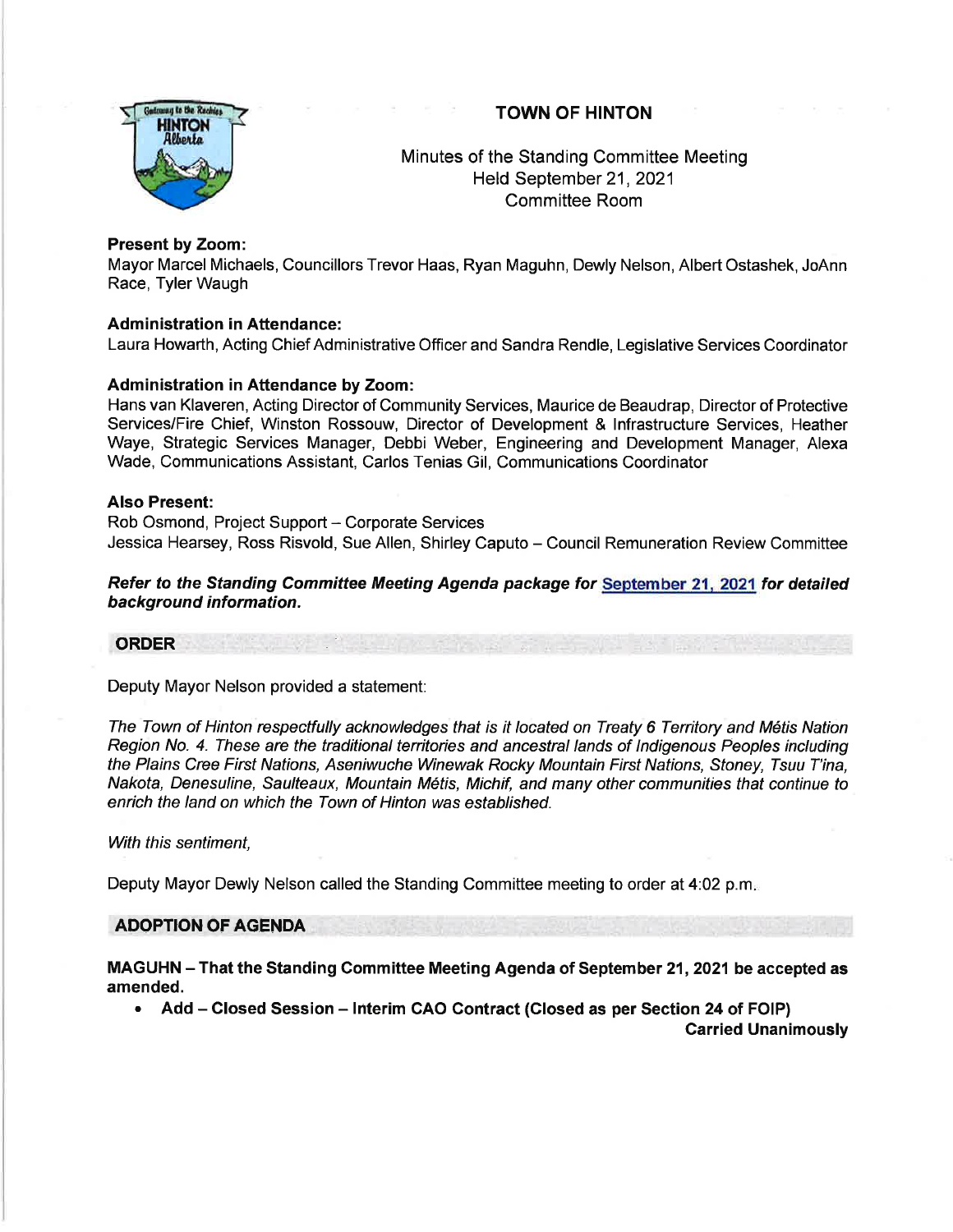#### CITZENS "MINUTE WITH COUNCIL''

No citizens wished to speak with Council

## DELEGATIONS AND PRESENTATIONS

No delegations scheduled for the September 21, 2021 Standing Committee meeting.

#### BOARDS AND COMMITTEES OF COUNCIL REPORTING

#### 1. Council Remuneration Review Committee - Presentation & Recommendations

The presentation is included in the September 21, 2021 agenda package.

J. Hearsey, R. Risvold, S. Allen and S. Caputo left the meeting at 4:55 p.m.

HAAS - That Committee recommend that Council accept the meeting fees as per the CRRC recommendation.

**Withdrawn** 

OSTASHEK - That Committee recommend that Council maintain the Mayor honorarium at \$5,000 per month.

> Carried 5-2 For: Haas, Maguhn, Nelson, Ostashek, Waugh Against: Race, Michaels

MAGUHN - That Committee recommend that the draft policy Section 3 reflect that it is the responsibility of administration to review and process timesheets and expense sheets of council (as per current policy).

> carried 5-2 For: Haas, Maguhn, Ostashek, Race, Waugh Against: Michaels, Nelson

MICHAELS - That Committee recommend amending draft policy to include the Mayor may attend the FCM Conference, AUMA Conference, the Municipal Leaders Caucus, and EDA annually and that Councillor's attend AUMA annually and FCM once per term.

Carried Unanimously

HAAS - That Committee recommend the amended draft Gouncil Remuneration Policy come back to the October 5,2021 Regular Gouncil Meeting.

Carried Unanimously

A short break was called at 6:01 p.m. with the meeting resuming at 6:07 p.m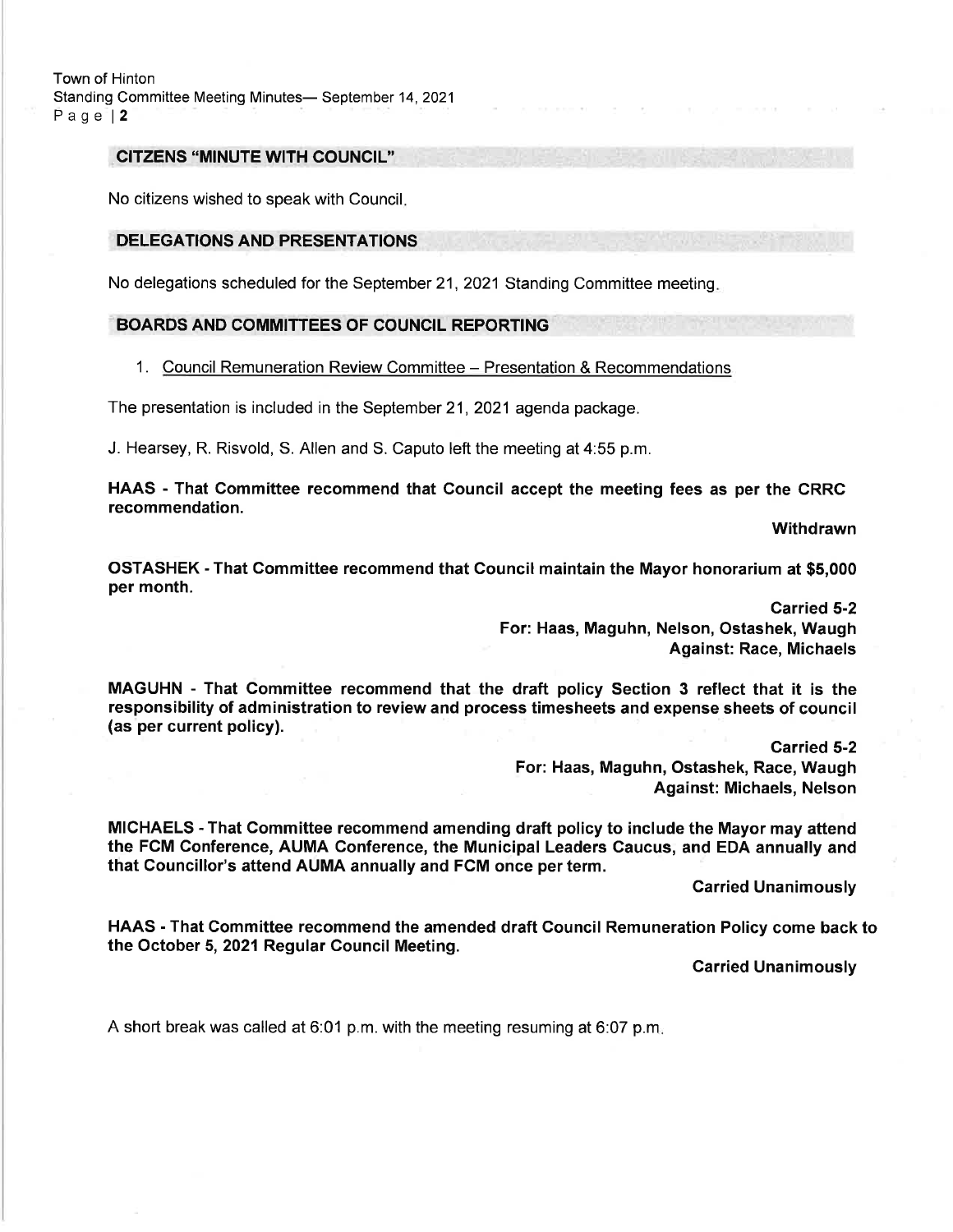## ACTION ITEMS

#### 1. Tax Penaltv and Tax lnstallment Pavment Plan (TIPP) Bvlaw

MICHAELS - That Gommittee direct Administration to amend section 3.2 of Bylaw No. 1164 to reflect the July 1<sup>st</sup> rate of 5% and an August 1<sup>st</sup> rate of 10%.

> Carried 6-1 For: Haas, Maguhn, Michaels, Ostashek, Race, Waugh Against: Nelson

MICHAELS - That Committee direct Administration to bring the Tax Penalty and Tax lnstallment Payment Plan Bylaw No. 1164 to the October 5,2021 Regular Council Meeting to receive all three readings.

> Carried 6-1 For: Haas, Maguhn, Michaels, Ostashek, Race, Waugh Against: Nelson

#### 2. Civic Partnerships - 2022 Proposed Partnership Report

MAGUHN - That Gommittee accept the Civic Partnerships - 2022 Proposed Partnership Report for information and direct Administration to bring the Hinton Historical Society 2021 bridge funding request forward to the October 5, 2021, Regular Council Meeting for decision.

Carried Unanimously

#### 3. Draft Council Procedure Bvlaw No. 1 153 Review

OSTASHEK - That Gommittee direct Administration to bring the Gouncil Procedure Bylaw No. 1153 to the October 5, 2021, Regular Council Meeting for all three readings.

**Withdrawn** 

HAAS - That Committee direct Administration to remove join in the debate on a question or from Section 16.5 from the Council Procedure Bylaw No. 1153.

**Carried Unanimously** 

MAGUHN - That Committee direct Administration to remove Section 16.2 from the Council Procedure Bylaw No. 1153.

Withdrawn

MICHAELS - That Committee direct Administration to update Section 16.2 of Council Procedure Bylaw No. 1153 to reflect the allowance of clarifying questions prior to a motion being on the floor and to strengthen the wording pertaining to debate and discussion. Garried Unanimously

RACE - That Committee direct Administration to add the mover of the main motion can make the first amendment to Section 15.

Carried Unanimously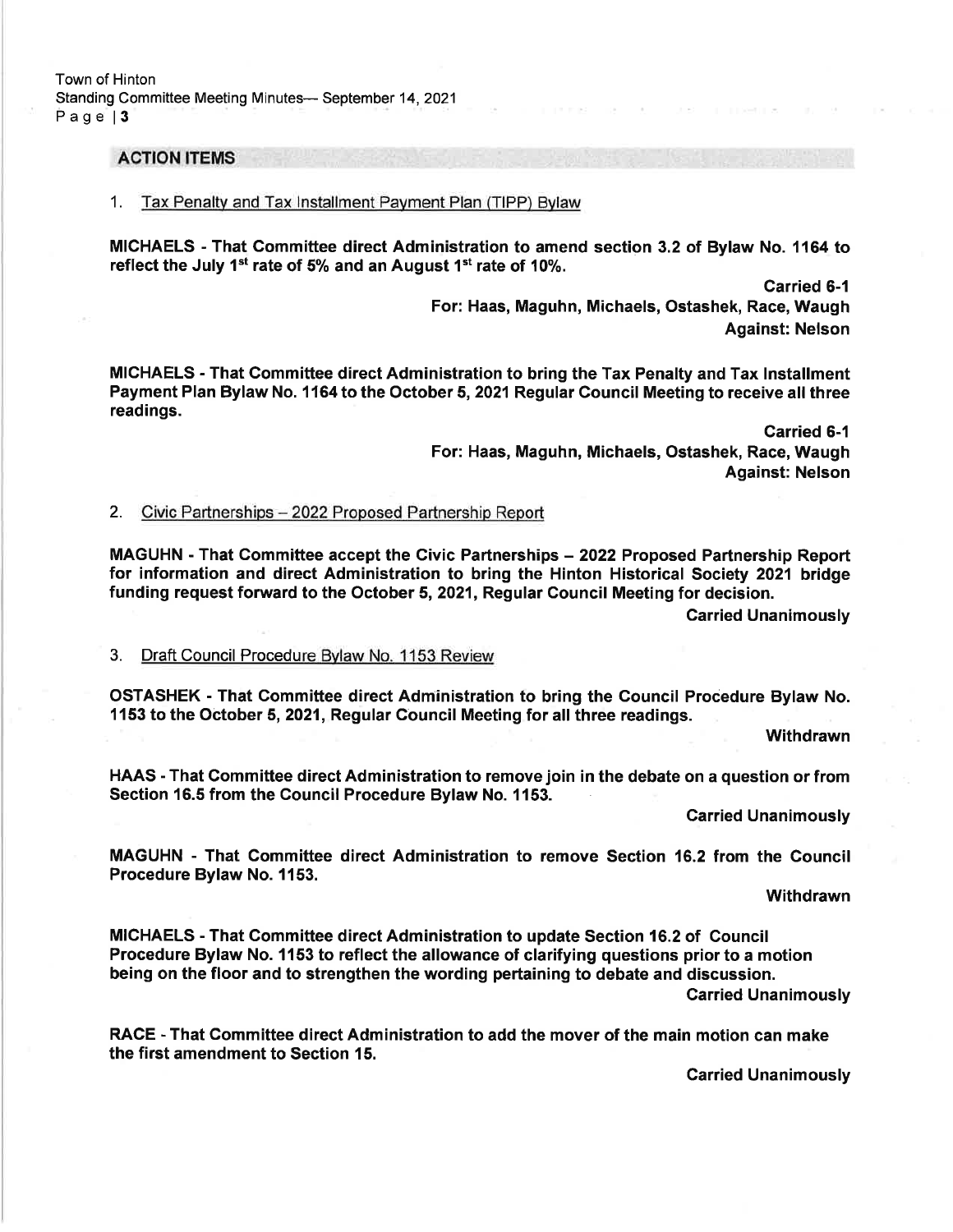Town of Hinton Standing Committee Meeting Minutes- September 14, 2021 Page l4

> HAAS - That Committee direct Administration to bring the Council Procedure Bylaw No. 1153 as amended to the October 5,2021, Regular Council Meeting for all three readings.

Carried Unanimously

REPORTING

- 1. Council
	- . Reporting
	- . Urgent Matters

2. Chief Administrative Officer Status Report

- . Reporting
- . Status Report
- . Action Pending List
- 3. Legislative Services Update

CLOSED SESSION

HAAS - That the Standing Committee Meeting move to Closed Session at 7:22 p.m. Garried Unanimously

M. de Beaudrap, W. Rossouw, H. van Klaveren, D. Weber, S. Rendle and C. Tenias Gil left the meeting at7.22 p.m.

1. Beaver Boardwalk Oversight Committee Applications - closed per Section 17 of FOIP

H. Waye and A. Wade left the meeting at 7:36 p.m.

R. Osmond joined the meeting at 7:36 p.m.

2. Historical Property Tax Payment Options - Closed per Section 17 of FOIP

R. Osmond left the meeting at 7:51 p.m.

MICHAELS - That the Standing Committee Meeting move out of Closed Session at 8:01 p.m. Carried Unanimously

MAGUHN - That Committee extend the Standing Committee Meeting past 8:00 p.m. Carried Unanimously

WAUGH - That the Standing Committee Meeting move to Closed Session at 8:02 p.m. Carried Unanimously

3. Mutual Performance Discission - Closed oer Section 24 of FOIP

4. Interim CAO Contract - Closed per Section 24 of FOIP